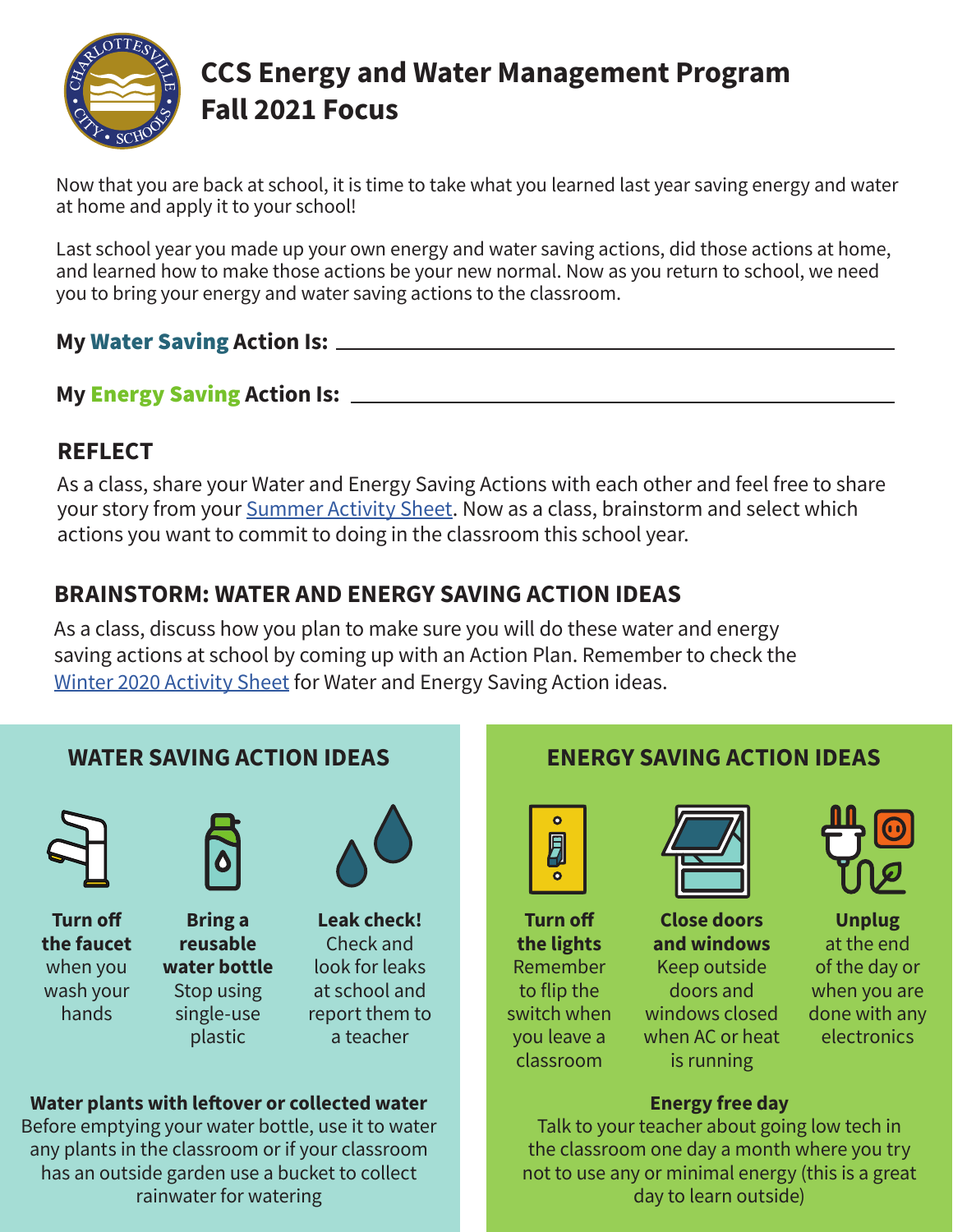# **Classroom Water and Energy Saving Action Plan**

**Our classroom** water saving **action is:**

**Our classroom** energy saving **action is:**

**We picked these Water and Energy Saving Actions to do at school because:**

**These actions help save energy and water by:**

#### **1: MAKE REMINDERS**

We will do the following steps to make sure we remember to do our new actions *Hint: Check out the [Spring 2021 Activity Sheet](https://www.charlottesville.gov/ImageRepository/Document?documentId=5361) for ideas.*

| O | ⊂                    |  |
|---|----------------------|--|
|   | .                    |  |
|   |                      |  |
|   |                      |  |
|   |                      |  |
|   |                      |  |
|   |                      |  |
|   |                      |  |
|   |                      |  |
|   |                      |  |
|   |                      |  |
|   |                      |  |
|   |                      |  |
|   |                      |  |
|   |                      |  |
|   |                      |  |
|   |                      |  |
|   |                      |  |
|   |                      |  |
|   |                      |  |
|   |                      |  |
|   |                      |  |
|   |                      |  |
|   |                      |  |
|   |                      |  |
|   |                      |  |
|   |                      |  |
|   |                      |  |
|   | $\cdots\cdots\cdots$ |  |